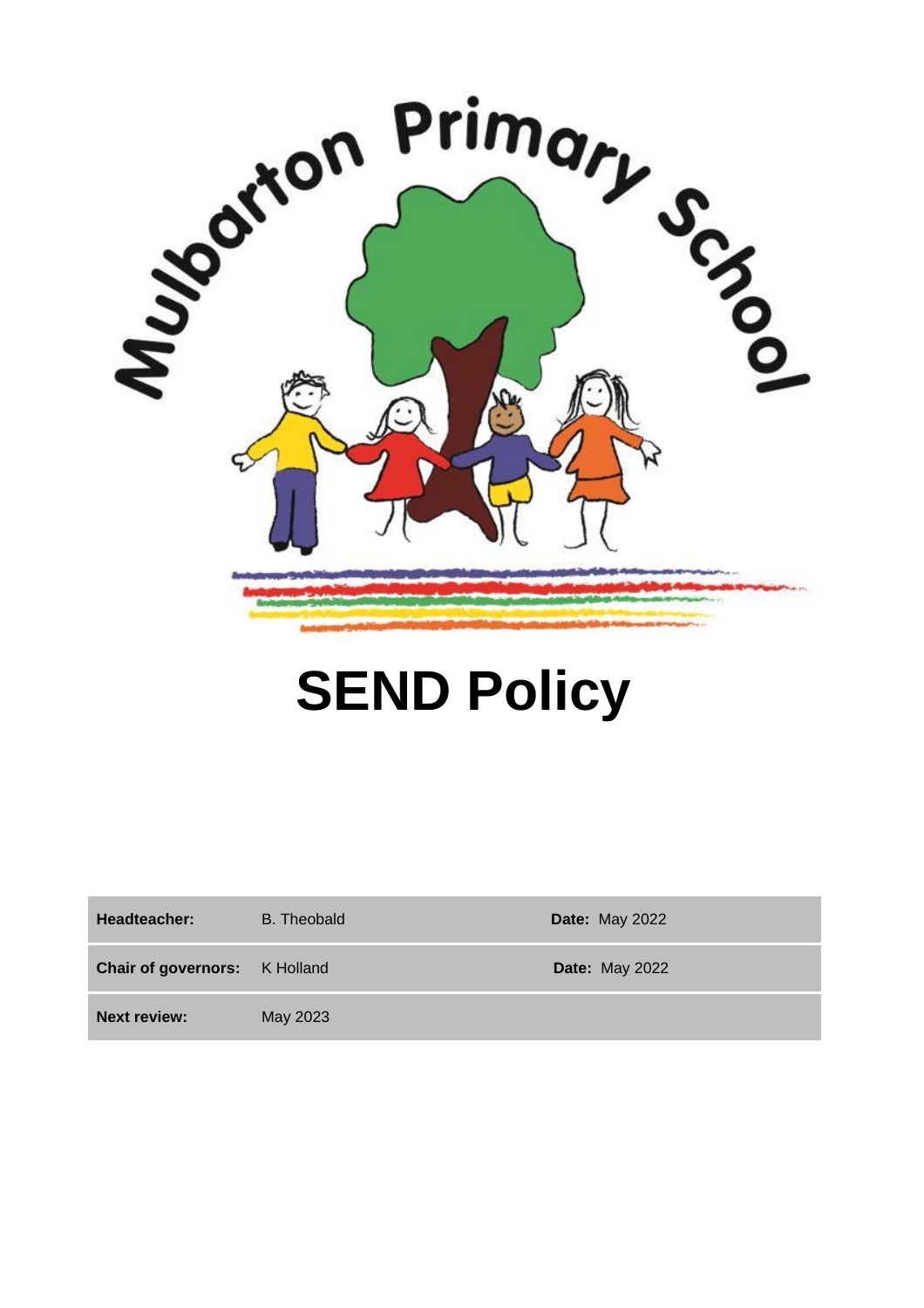#### **Introduction**

At Mulbarton Primary we are a learning community aiming to provide an outstanding, broad curriculum in a stimulating and safe environment. We want everyone in our School to be happy, resilient and loved, showing respect for each other and the world we live in. We value diversity and individuality and strive to ensure everyone achieves their full potential in a nurturing atmosphere of support and encouragement.

We aim to create a positive and supportive atmosphere for all of our learners. We are committed to providing a full and effective education, embracing the concept of equal opportunities for all.

This policy aims to:

- Set out how our school will support and make provision for pupils with special educational needs (SEND)
- Explain the roles and responsibilities of everyone involved in providing for pupils with SEND.

We value communication with parents and carers and aim to work in partnership to ensure children with SEND achieve their full potential.

#### **Legislation**

This policy and information report is based on the statutory [Special Educational Needs and Disability](https://www.gov.uk/government/uploads/system/uploads/attachment_data/file/398815/SEND_Code_of_Practice_January_2015.pdf)  [\(SENDD\) Code of Practice](https://www.gov.uk/government/uploads/system/uploads/attachment_data/file/398815/SEND_Code_of_Practice_January_2015.pdf) and the following legislation:

- [Part 3 of the Children and Families Act 2014,](http://www.legislation.gov.uk/ukpga/2014/6/part/3) which sets out schools' responsibilities for pupils with SEND and disabilities
- [The Special Educational Needs and Disability Regulations 2014,](http://www.legislation.gov.uk/uksi/2014/1530/contents/made) which set out schools' responsibilities for education, health and care (EHC) plans, SEND co-ordinators (SENDCOs) and the SEND information report

## **Learners with SEND or disability**

A pupil has SEND if they have a learning difficulty or disability which calls for special educational provision to be made for them.

They have a learning difficulty or disability if they have:

- A significantly greater difficulty in learning than the majority of others of the same age, or
- A disability which prevents or hinders them from making use of facilities of a kind generally provided for others of the same age in mainstream schools

Special educational provision is educational or training provision that is additional to, or different from, that made generally for other children or young people of the same age by mainstream schools.

## **Areas of Special Educational Need**

Children identified as having a special educational need (SEND) will be considered within one or more of the following categories of need:

1. Communication and interaction

This can mean that your child has a speech, language and communication need (SLCN). I.e. they have difficulty in making themselves understood or in understanding the meaning of some or much of what they hear or read. This may result in problems taking part in conversations. Some children may have an Autism Spectrum Disorder (ASD) which could result in difficulties related to making sense of the world, imagination, distraction or distress from certain events, change in routines, co-ordination or motor (physical movement) functions.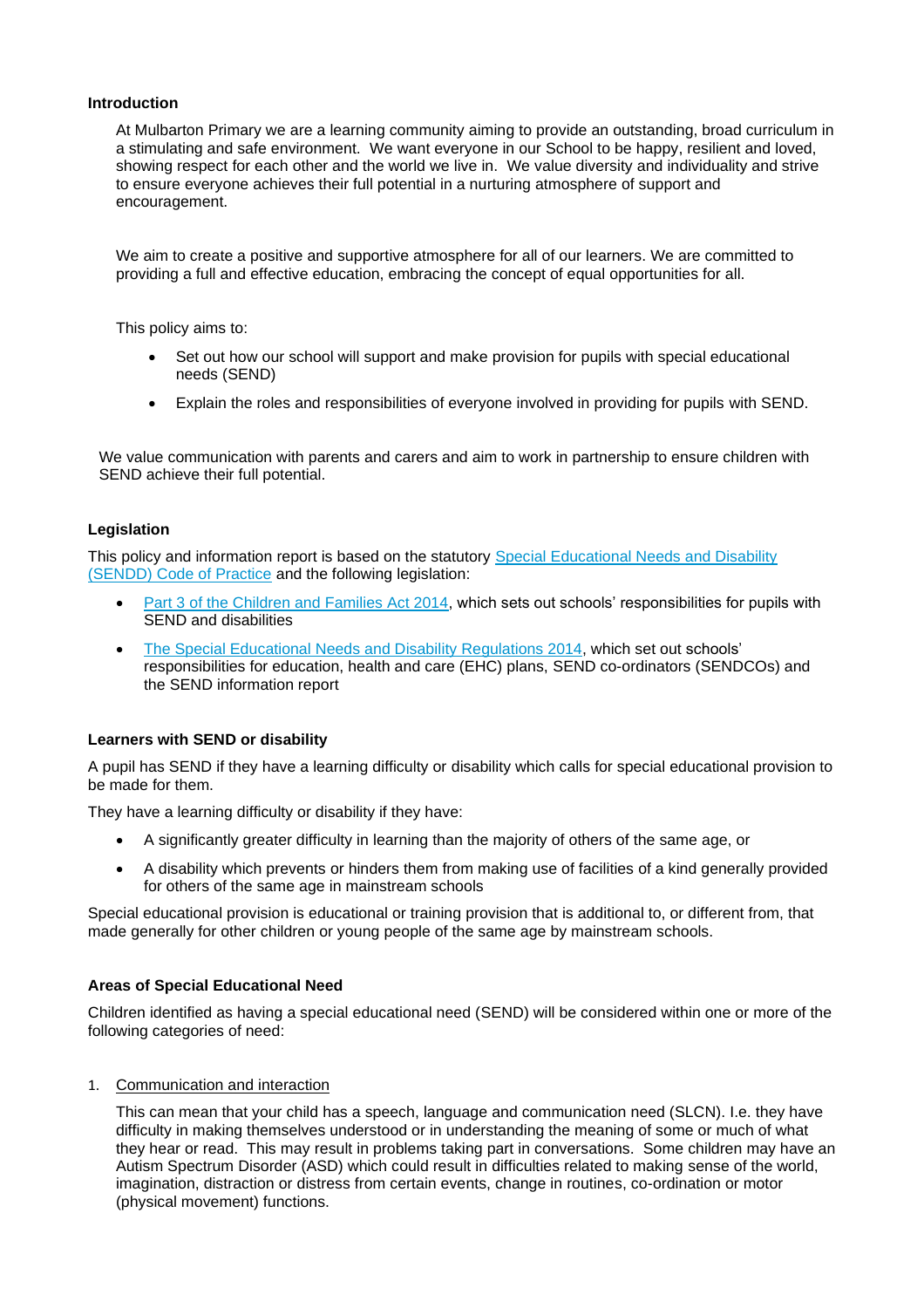# 2. Cognition and learning

Children with learning needs will learn at a slower pace than other children and may have difficulty developing literacy or numeracy skills or understanding new concepts. Learning needs may be in addition to or as a result of other special educational needs. Children with a specific learning difficulty (SpLD) will have difficulties related to one or more of dyslexia (reading and spelling), dyscalculia (maths), dyspraxia (co-ordination) and dysgraphia (writing). Poor behavior can result from learning needs.

3. Social, emotional and mental health difficulties

Difficulties with emotional and social development may result in immature social skills and the inability to make or sustain relationships. Certain accompanying behaviours can also be observed such as becoming withdrawn or isolated or challenging, disruptive or disturbing behaviour. Unusual mood, conduct (behaviour) and medically unexplained physical symptoms can be indicators of a mental health need. Some children may have a diagnosis of a recognised disorder.

#### 4. Sensory and/or physical needs

Many children can have their sensory and/or physical needs met through adaptations to the curriculum, teaching activities or physical environment under the guidance of the Equality Act 2010. Some children will require special educational provision; this is identified as a SEND under the guidance of the SEND Code of Practice (2014).

Further information about the four areas of SEND can be found in the SEND Code of Practice (2014).

# **Identifying a child with SEND**

Class teachers will make regular assessments of progress for all pupils and identify those whose progress:

- Is significantly slower than that of their peers starting from the same baseline
- Fails to match or better the child's previous rate of progress
- Fails to close the attainment gap between the child and their peers

This may include progress in areas other than attainment, for example, social needs.

*Slow progress and low attainment will not automatically mean a pupil is recorded as having SEND.* 

When deciding whether special educational provision is required, we will start with the desired outcomes, including the expected progress and attainment, and the views and the wishes of the pupil and their parents. We will use this to determine the support that is needed.

## **Implementing Support**

Once a child's needs have been evaluated the relevant support will be introduced. High quality teaching is our first step in responding to pupils who have SEND. This may be in the form of interventions, adaptations to teaching or introducing additional learning aids. When a child has several interventions introduced, a One Page Profile and Holistic Action Plan will be created to ensure all of their needs are met effectively. All teachers and support staff who work with the pupil will be made aware of their needs, the outcomes sought, the support provided, and any teaching strategies or approaches that are required. We will regularly review the effectiveness of the support and interventions and their impact on the pupil's progress.

## **Evaluating Support**

We will follow the graduated approach and the four-part cycle of **assess, plan, do, review**.

The class teacher will regularly consider evidence of assessment in conjunction with the views of pupil and parents to review impact that the intervention / support has had and in consultation with the SENDCO review any further need for support. Where there is a sustained period of insufficient or no progress, the school may decide to gain involvement and advice from a specialist. The school will consult with parents before involving a specialist.

We evaluate the effectiveness of provision for pupils with SEND by:

- Reviewing pupils' individual progress towards their goals each term in Pupil Progress meetings
- Reviewing the impact of interventions after each term
- Using pupil questionnaires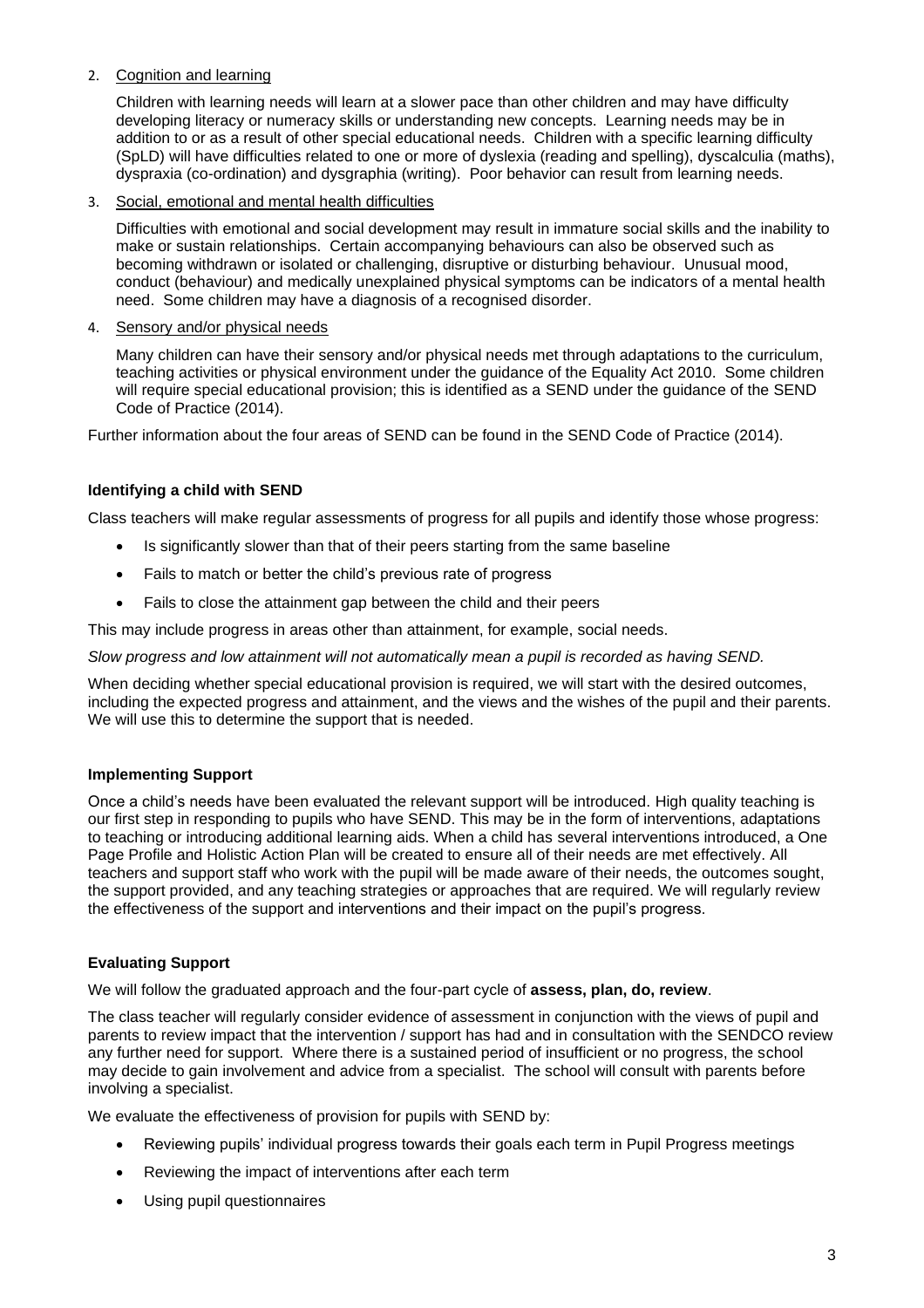- Monitoring by the SENDCO
- Holding annual reviews for pupils with EHC plans
- Reviewing and sharing SEND documentation with parents/carers termly.

## **Funding intervention and support**

All funding for SEND in mainstream schools is delegated to the school budgets with the majority proportion (2/3) going into schools' budgets. It is the expectation that schools provide support to their pupils with SEND from their SEND budget. Where a pupil requires an exceptionally high level of support that incurs a greater expense, the school can make a request to the Virtual School for SEND for additional funding following the agreed SEND funding protocol.

#### **Responsibilities and contacts**

SENDCO- Rebecca Jennings

SEND Governor- Glynis Tucker

Headteacher- Bev Theobald

All of the above can be contacted via **office@mulbartonprimary.norfolk.sch.uk**

#### **The SENDCO will:**

- Work with the headteacher and SEND governor to determine the strategic development of the SEND policy and provision in the school
- Have day-to-day responsibility for the operation of this SEND policy and the co-ordination of specific provision made to support individual pupils with SEND, including those who have EHC plans
- Provide professional guidance to colleagues and work with staff, parents, and other agencies to ensure that pupils with SEND receive appropriate support and high quality teaching
- Advise on the graduated approach to providing SEND support
- Advise on the deployment of the school's delegated budget and other resources to meet pupils' needs effectively
- Be the point of contact for external agencies, especially the local authority and its support services
- Liaise with potential next providers of education to ensure pupils and their parents are informed about options and a smooth transition is planned
- Work with the headteacher and governing board to ensure that the school meets its responsibilities under the Equality Act 2010 with regard to reasonable adjustments and access arrangements
- Ensure the school keeps the records of all pupils with SEND up to date

#### **The SEND governor will:**

- Help to raise awareness of SEND issues at governing board meetings
- Monitor the quality and effectiveness of SEND and disability provision within the school and update the governing board on this
- Work with the headteacher and SENDCO to determine the strategic development of the SEND policy and provision in the school

#### **The headteacher will:**

- Work with the SENDCO and SEND governor to determine the strategic development of the SEND policy and provision in the school
- Have overall responsibility for the provision and progress of learners with SEND and/or a disability

#### **Class teachers will:**

Each class teacher is responsible for:

• The progress and development of every pupil in their class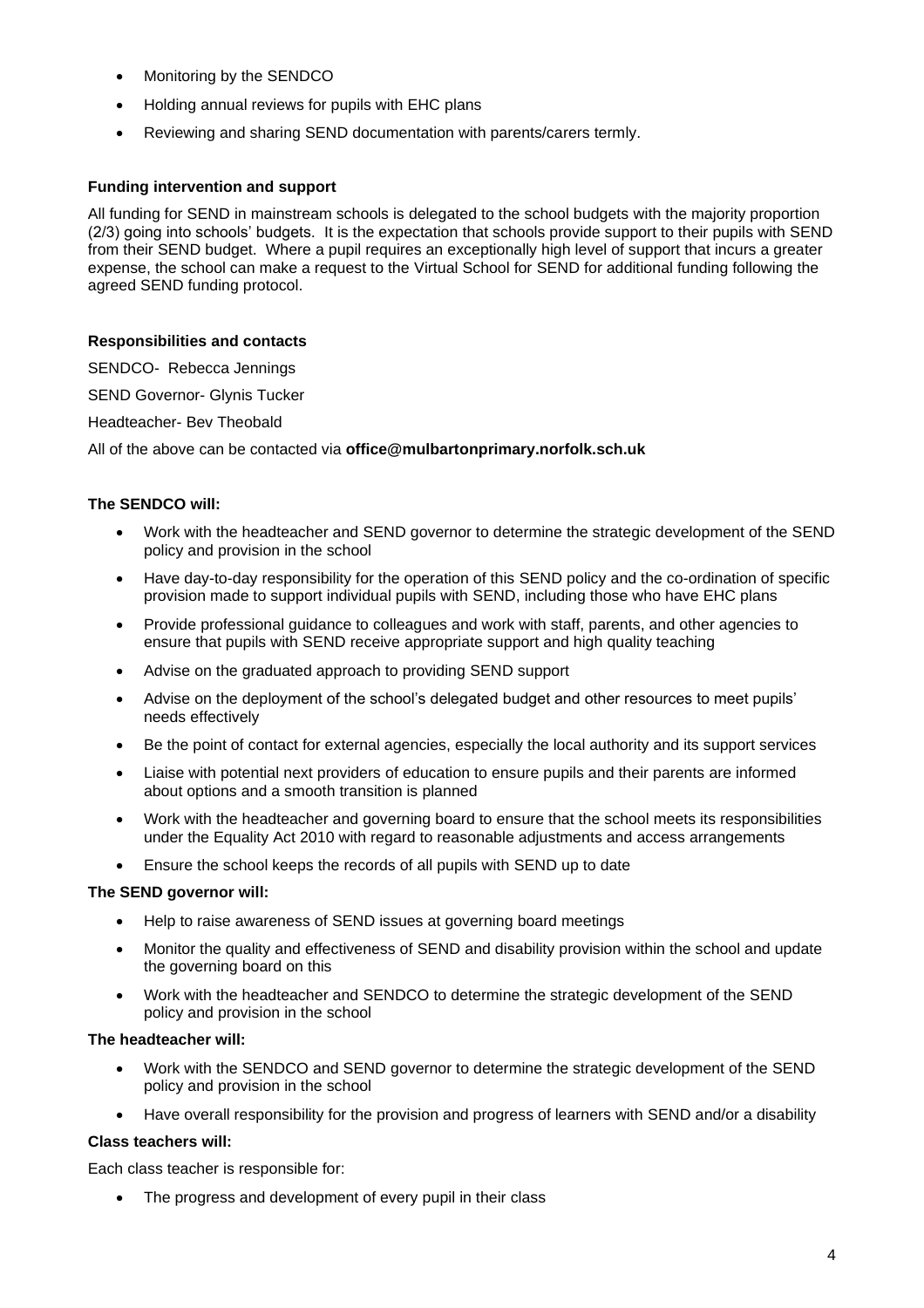- Working closely with any teaching assistants or specialist staff to plan and assess the impact of support and interventions and how they can be linked to classroom teaching. To ensure teaching assistants are aware of the individual needs of the children in the class.
- Working with the SENDCO to review each pupil's progress and development and decide on any changes to provision
- Ensuring they follow this SEND policy

# **Assessing and reviewing pupils' progress towards outcomes**

The class or subject teacher will work with the SENDCO to carry out a clear analysis of the pupil's needs. This will draw on:

- The teacher's assessment and experience of the pupil
- Their previous progress and attainment and behaviour
- Other teachers' assessments, where relevant
- The individual's development in comparison to their peers and national data
- The views and experience of parents
- The pupil's own views
- Advice from external support services, if relevant

The assessment will be reviewed regularly.

All teachers and support staff who work with the pupil will be made aware of their needs, the outcomes sought, the support provided, and any teaching strategies or approaches that are required. We will regularly review the effectiveness of the support and interventions and their impact on the pupil's progress.

## **Supporting pupils moving between phases**

We will share information with the school, college, or other setting the pupil is moving to.

All pupils moving to a new school will be offered a series of activities and visits organised to familiarise them with the new school environment and teachers prior to the date of transfer. Details of these are available from your child's school.

For our children with SEND, it may be necessary to provide additional opportunities to develop relationships with staff and familiarity with their new school environment. These additional transition arrangements will be provided in response to your child's individual needs and identified through discussion between schools, and with you and your child.

## Transition Planning Meetings

During the last term of each academic year transition planning meetings will take place for all children changing class within the same school. Current teachers will meet with new teachers. For children with an additional need, meetings will begin earlier in the year. These meetings are to discuss your child's strengths, interests and any additional needs they may have. They will share ways that those additional needs are being met, including what has worked well and what has not been so successful.

Where your child will be starting a new school, the SENDCO and teacher(s) at your child's school will meet with the SENDCO at their new school. The meetings aim to provide as much information as possible to the new school about your child. This is so that they can ensure preparations are made to welcome your child and make their transfer to their new school as smooth and successful as possible

# Transfer of information

You will know that your child's school will have been keeping records to track your child's academic and social achievements, attainment and progress (including results from any assessments and reports from the health service or other professionals) together with information about any additional support they have been providing for your child. This information will be shared with the new school at transition planning meetings and passed to the new school when your child transfers to inform future decisions about how best to support and develop your child's wellbeing, skills and learning.

If your child has an EHC plan, the SENDCO and teacher (if known) from their new school will be invited to the annual review meeting. This will be held before your child transfers to their new school.